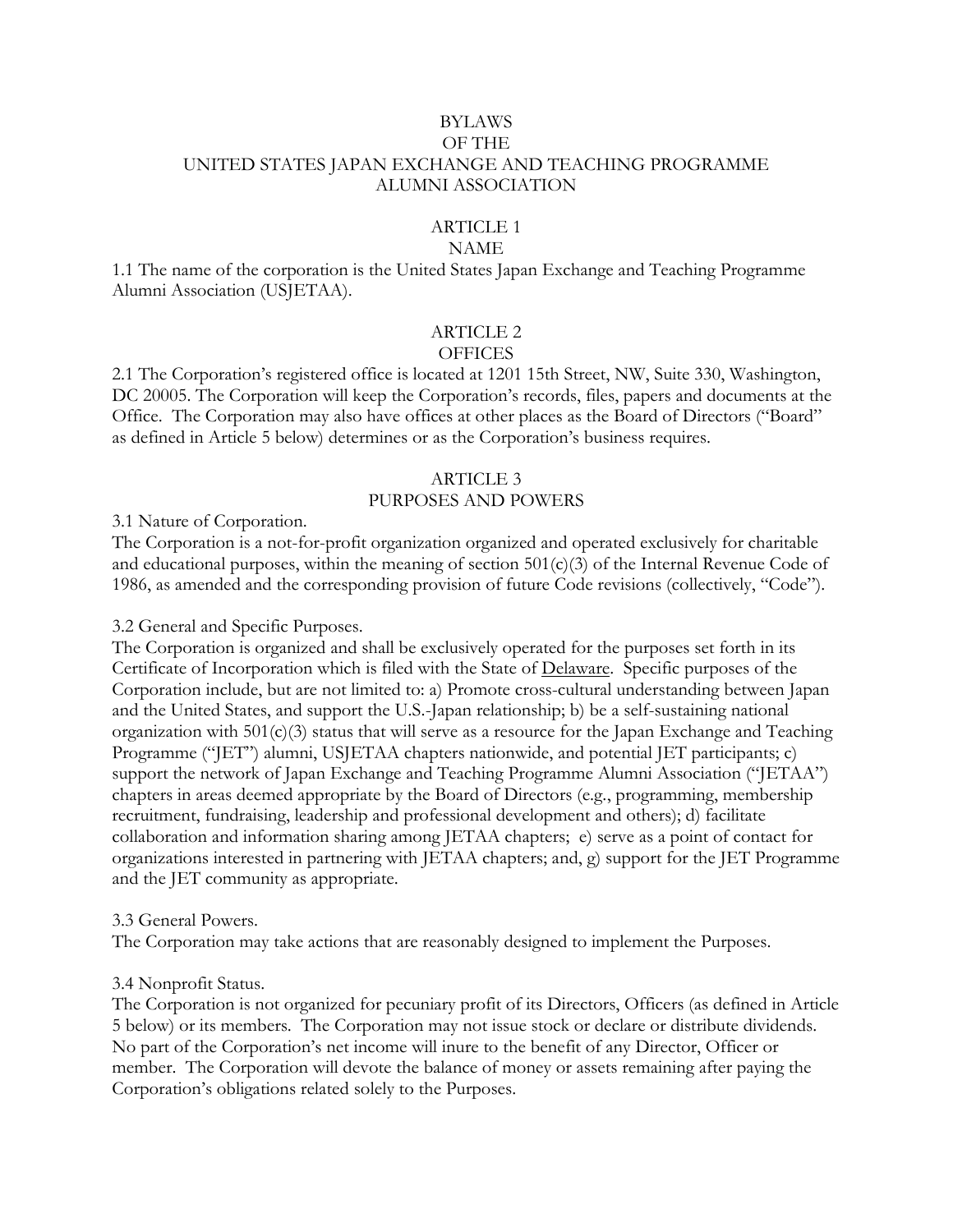### 3.5 Distribution of Assets Upon Dissolution.

Upon the dissolution of the Corporation, the Board of Directors shall, after paying or making provision for the payment of all of the liabilities of the corporation, distribute all the assets of the corporation to one or more organizations then qualified under section  $501(c)(3)$  selected by the Board of Directors of the corporation. Any of such assets not so disposed of shall be disposed of by the Circuit Court of the city or county in which the principal office of the corporation is then located to such organization or organizations as said court shall determine and as are then qualified as exempt under section 501(c)(3) of the Internal Revenue Code of 1986, as amended (or the corresponding provision of any future United States Internal Revenue Law).

3.6 No Power to Influence Legislation.

The Corporation may not participate in, or intervene in any political campaign on behalf of or against any candidate for public office (including the publishing or distribution of statements). The Corporation will not attempt to influence legislation, unless it first qualifies to lobby under Section 501(h) of the Code and does not exceed the lobbying ceiling amounts permitted under that section.

3.7 Additional Powers.

To further the Purposes, the Corporation may accept grants, gifts, and donations, collect and disseminate statistics and other information, conduct research, engage in fundraising activities, conduct promotional activities including advertising and publicity, and hold property.

### ARTICLE 4 MEMBERSHIP

4.1 Members.

Any individual who, or JETAA Chapter or Sub-chapter that, fulfills the membership requirements set by the Board is a member of USJETAA ("Member").

### 4.2 Membership Requirements.

Membership requirements, levels and benefits of membership will be determined by the Board of Directors and may be revised based on the needs of the Corporation with a majority vote by the Board.

### ARTICLE 5 BOARD OF DIRECTORS

5.1 General Powers.

The Board will have the general power to manage and control the affairs and property of the Corporation, directly and through hired Staff (as defined in Article 13 below) and will have full power, by majority vote to adopt rules and regulations governing the action of the Board of Directors.

5.2 Number of Directors, Composition.

The Board will be comprised of no more than 12 elected Directors. In principle, at least half of the serving Directors should be alumni of the JET Programme (or alumni of the Mombusho English Fellows Program, a precursor to JET). Initially, a Founding Board consisting of up to 12 Directors, will be appointed by the United States-Japan Bridging Foundation after consideration of recommendations from the JETAA community and other interested parties.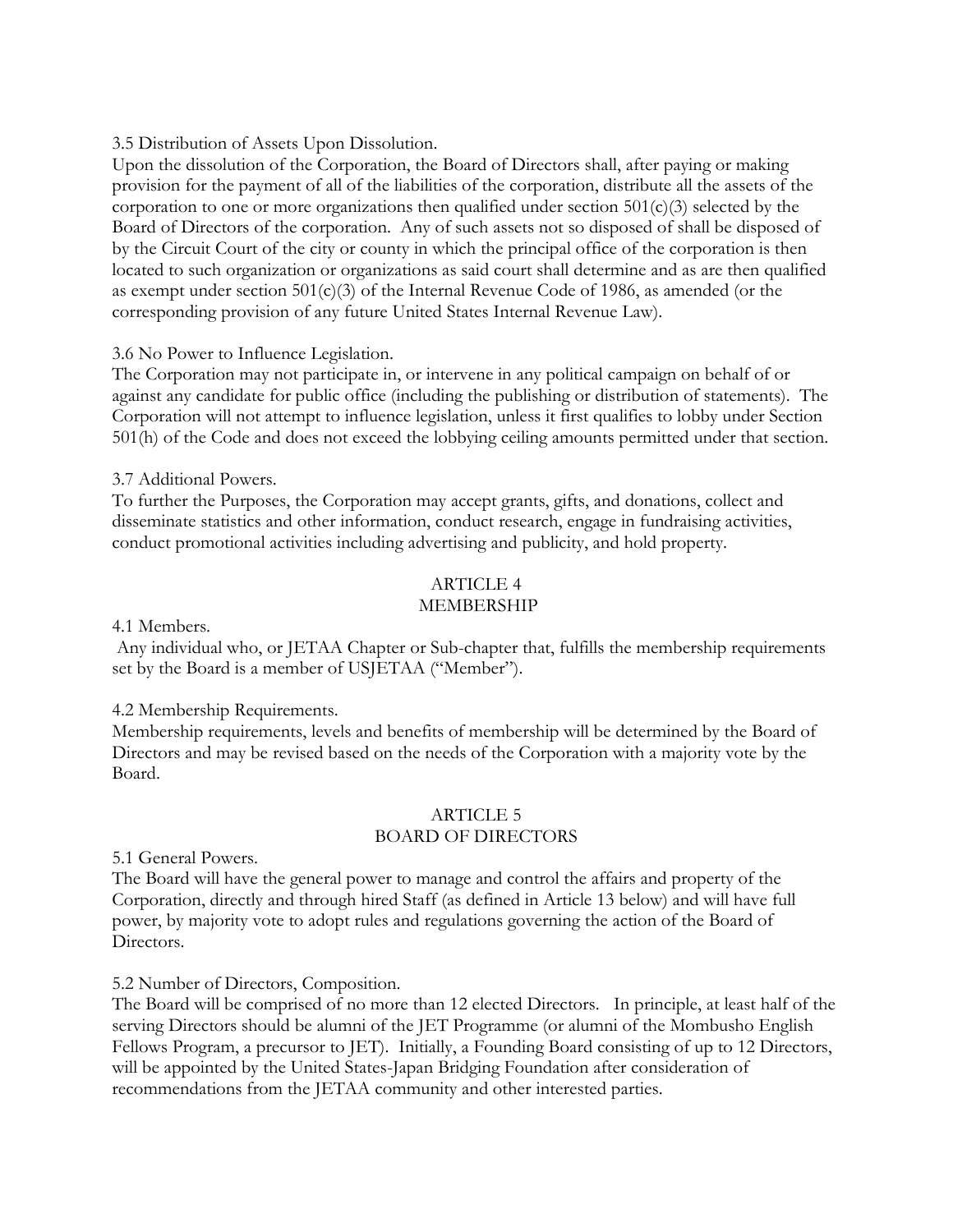### 5.3 Elected Directors.

The Board will elect Directors before the Annual Meeting of the Board ("Annual Meeting"). Each Elected Director will serve a three-year term starting at the Annual Meeting following their election. An Elected Director may seek to be elected for two consecutive terms. After two consecutive terms, a Director must sit off of the Board for one year before running again.

### 5.4 Officers.

The Board of Directors may elect from among its members a Chairperson, Vice-Chairperson, Secretary, Treasurer and such other officers as it may consider appropriate with such duties as it may prescribe. In general, officers should serve on the Board for at least one year before being elected (except for Officers of the Founding Board) and serve for their remaining term.

### 5.5 Vacancies.

The Directors may fill Elected Director vacancies by the vote of a majority of the Directors then in office, even if less than a quorum is present. If elected to fill a vacancy, that Elected Director will serve for the time remaining in his or her predecessor's term.

### 5.6 Meetings.

The Board of Directors will hold the following Meetings: a) an Annual Meeting once a year at such time and place as the Board of Directors decide with notice by mail, email, facsimile or personal delivery to each Director at the address shown in the records of the USJETAA at least 2 days prior to the scheduled Annual Meeting date; b) Regular Meetings involving all Directors may be held periodically either in person or virtually as scheduled by the Executive Committee and with Notice; c) Other Meetings with not less than two and no more than 30 days prior written Notice; and d) Special Meetings scheduled by the Chairperson or the Secretary with Notice if two or more Directors request a Special Meeting. Special Meetings will be held at the time and place stated in the Notice, and will include the agenda and any resolutions to be considered. Unless otherwise specified in these Bylaws, Annual, Regular, Other and Special Meetings will be referred to generally as Meetings.

# 5.7 Conduct of Meetings.

Meetings will be conducted in a professional manner in accordance with these Bylaws.

### 5.8 Place of Meeting.

The Board may hold its Meetings at any place inside or outside of the District of Columbia.

# 5.9 Notice, Waiver, By Attendance.

Any Director may waive notice of any meeting. The attendance of a Director at any meeting constitutes a waiver of notice of such meeting, except where a Director attends a meeting for the express purpose of objecting to the transaction of any business because the meeting is not lawfully called or convened. The business to be transacted at and the purpose of any annual meeting of the Board of Directors need not be specified in the notice or waiver of notice of such meeting. Action may be taken by the Board of Directors or any Board committee by conference telephone call, video conference or other electronic means of group communication, provided that each participant has been given adequate notice of the meeting and that participants may simultaneously hear and/or identify each other during the meeting.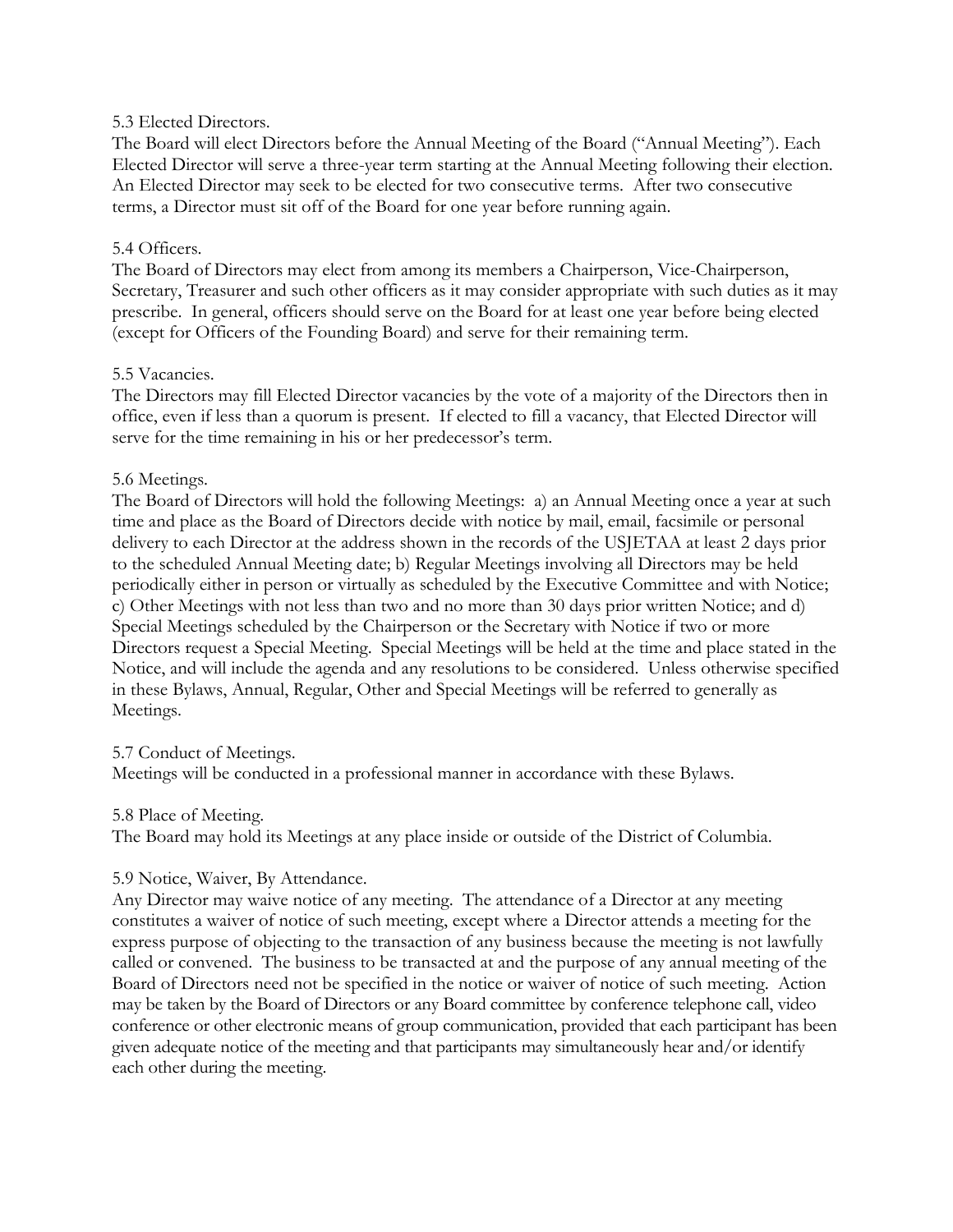### 5.10 Quorum.

At all Meetings, a quorum is one-third of the then-total number of Directors. If less than a quorum is present at a Meeting, a majority of the Directors present may adjourn the meeting. An act of the majority of the Directors present at a Meeting in which a quorum is present is an act of the Board unless a greater number is required by statute, Certificate of Incorporation or these Bylaws.

### 5.11 Proxy.

A Director may give another Director a written proxy to express their position or to vote on their behalf. That written proxy may be given by mail, email, facsimile, or personal delivery, must be made part of the record of the Meeting, and does not count toward the establishment of a quorum under this Article 5.

# 5.12 Action Without a Meeting.

Any action required or permitted to be taken at a meeting of the Board or of any committee thereof may be taken without a meeting if a consent in writing setting forth the action so taken shall be signed by all of the members of the Board or of the committee, as the case may be, and such written consent is filed with the minutes of the proceedings of the Board or the committee. Such consent shall have the same force and effect as a unanimous vote of the Board or of the committee, as the case may be, and may be stated as such in any article or document to be filed with public authorities.

### 5.13 Compensation.

The Corporation will not pay Directors for their service as Directors. The Board may resolve to reimburse a Director for reasonable, pre-approved expenses for attendance at Meetings or to compensate a Director for service to the Corporation. The Board may also prescribe procedures through which Directors can be reimbursed for expenses actually incurred while on official business of the Corporation.

### 5.14 Resignation.

A Director may resign at any time by giving his or her written resignation to the Board.

# 5.15 Removal of Directors.

A Director may be removed, with or without cause, by a vote of the majority of Directors at a Meeting if Notice of the proposed removal was given properly under this Article 5. The Board may warn any Director who fails to regularly attend Board meetings that their subsequent absence may result in their removal from the Board.

### ARTICLE 6 COMMITTEES

### 6.1 Committee Creation.

The Board will have an Executive Committee, as detailed in Section 6.8 below ("Executive Committee"). The Board may, by resolution adopted by a majority of Directors, designate and appoint other necessary committees, each of which will be dedicated to the Purposes of the Corporation. Unless otherwise specified, the Executive Committee and Board Committees are referred to in these Bylaws collectively as "Committees." Forming a Committee and delegating it authority does not relieve the Board, or any individual Director, of their respective legal obligations.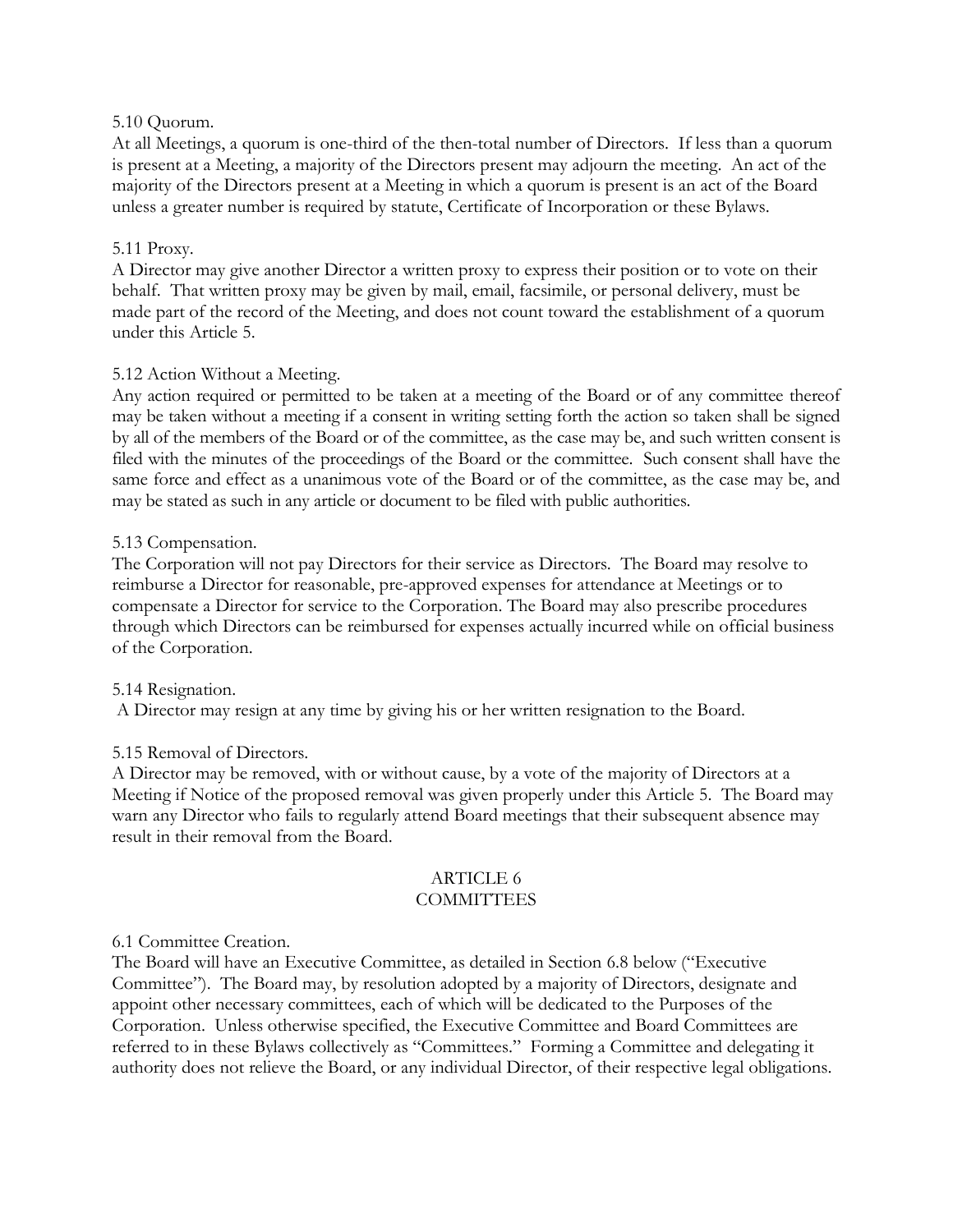### 6.2 Committee Chairs.

The Chairperson will appoint the leader for each Committee (each a "Chair") from the Directors, except the Chair of Finance Committee, which is chaired by the Treasurer.

# 6.3 Committee Composition, Term.

Each Committee must consist of two or more Directors. Chairs will select as Committee members at least one other Director and as many non-Directors as are necessary to fulfill the purpose of that Committee. Each member will serve on that Committee until a) the function of that Committee is complete; b) the Board disbands that Committee; or c) a time mutually agreed between the Chair and the Committee member. Vacancies on a committee will be filled by the Chair of that Committee with input from the Board of Directors when necessary.

# 6.4 Powers and Limitations of Committees.

Each Committee will have such powers as the Board of Directors may grant it consistent with law, the Certificate of Incorporation, and the Bylaws.

# 6.5 Quorum.

Unless the Board specifies otherwise, a Committee quorum is a majority of the Committee members present. An act of a majority of Committee members present at a Committee Meeting with a quorum is an act of that Committee. A Committee member may participate by electronic means as authorized by Section 5.9 of these Bylaws.

# 6.6 Procedures.

Each Committee will operate under its own procedures ("Operating Procedures"), which the Committee will write and amend from time to time. Operating Procedures must be approved by the Executive Committee before being used by the Committee, and may not be inconsistent with these Bylaws or with rules adopted by the Board.

# 6.7 Reporting.

Each Committee must report its actions and discussions to Executive Committee.

# 6.8 Executive Committee.

The Executive Committee will consist of all officers and the executive director. The Executive Committee may also include legal counsel ("Counsel"). The Board may elect up to three at-large members from Directors who have a) served on the Board for at least a year; and b) been recommended by the Governance Committee. The Board can, with approval of all Directors, waive this one-year requirement. All members of the Executive Committee, except Counsel, may vote on Executive Committee resolutions. The Executive Committee is responsible for overseeing the Executive Director and Staff in the day-to-day management of the Corporation. The Executive Committee will set dates and locations for Meetings and its own meetings. An Executive Committee member may participate by electronic means as authorized by Section 5.9 of these Bylaws.

# ARTICLE 7

# **OFFICERS**

# 7.1 Officers.

The Officers of Corporation will be the Chairperson, Vice Chairperson, Secretary, Treasurer, Executive Director and such other officers as may be elected in accordance with the provisions of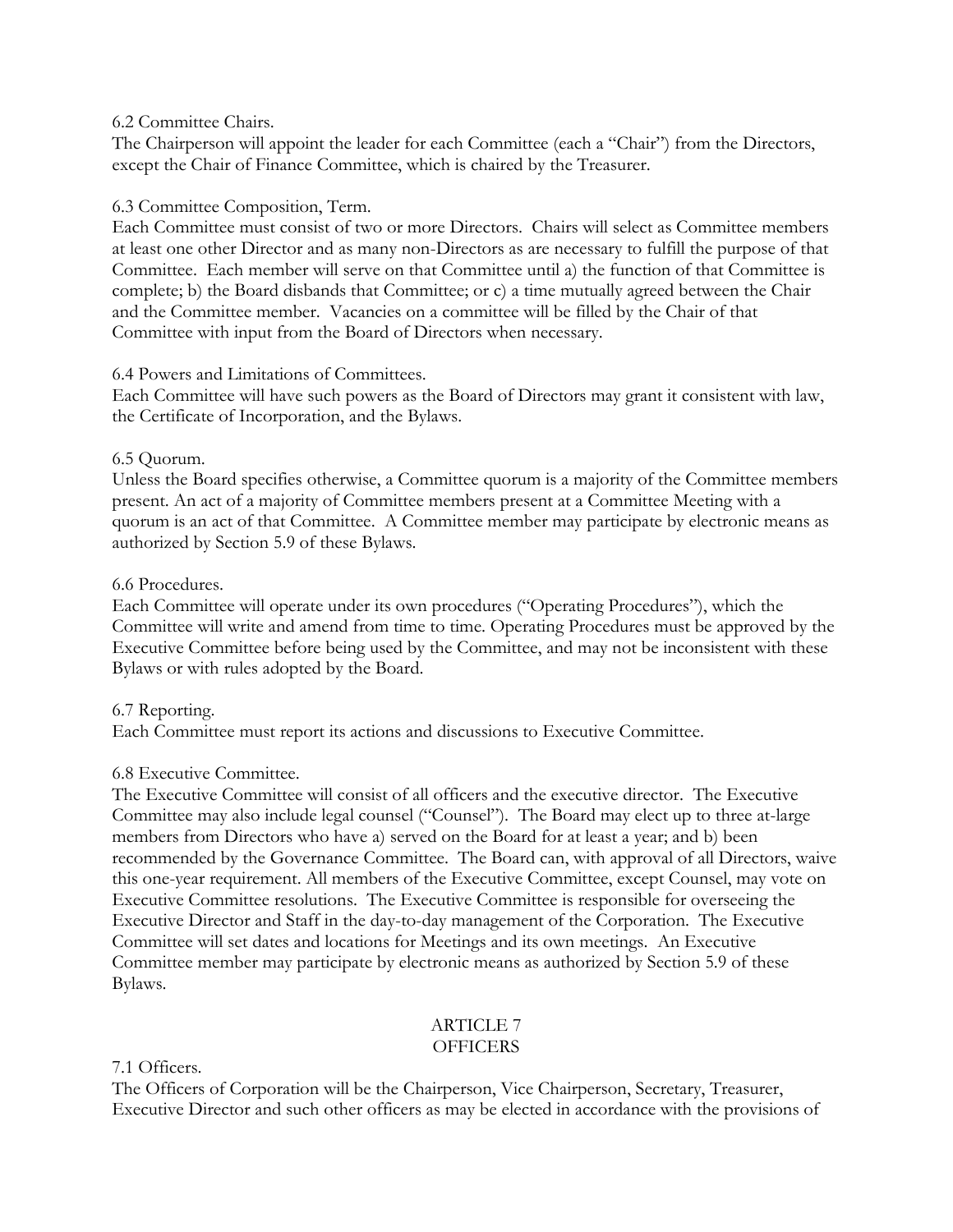this Article 7. Each Officer must be an elected Director. The Board may elect or appoint other Officers, including a Counsel, as it desires, who may or may not be a Director. Not more than one office may be held simultaneously by the same person.

# 7.2 Election and Term of Office.

The Board will elect Officers at the Annual Meeting. Candidates for Officer positions should have served as a Director for at least one year before they may seek an Officer position, although the Board can, with approval of all Directors, waive this one-year service requirement. Each Officer will hold office for a term of one year and may run for reelection annually for the duration of their term as a Board Director and or until his or her successor has been duly elected and qualified.

# 7.3 Removal.

The Board may remove Officers by vote of the Board if, in its judgment, the best interests of the Corporation would be served by that Officer's removal.

# 7.4 Vacancies.

The Board may fill Officer vacancies when necessary to complete the unexpired portion of a term.

# 7.5 Responsibilities of the Chairperson.

The Chairperson is the chief policy officer and spokesperson for the Corporation and will preside, or select another Officer to preside, at all Meetings of the Board of Directors. The Chairperson of the Board shall be an ex officio member of all committees of the Corporation.

# 7.6. Responsibilities of the Vice Chairperson.

The Vice Chairperson will perform the Chairperson's duties when the Chairperson is absent and other duties prescribed by the Board.

# 7.7 Secretary.

The Secretary of the Corporation shall keep minutes and issue notices of meetings of the Board and Executive Committee and shall perform such other duties as are incident to the office.

# 7.8 Treasurer.

The Treasurer of the Corporation shall be its chief financial officer. The Treasurer shall oversee the accounting for the funds of the Corporation under policies and directions of the Board and shall present interim and year-end financial reports to the Board at such time and in such form as may be requested by the Board. The Treasurer shall perform all duties as are incident to the office. The Treasurer is responsible for developing an investment strategy and will consult with the financial advisory committee on the purchase of investment for the Corporation and will make recommendation on the disposition of funds for the Corporation.

# 7.9 Executive Director.

The Corporation may employ a qualified Executive Director to carry out the Purposes. If there is an Executive Director, the Executive Director will be responsible for setting policy for the Corporation and will report directly to the Chairperson.

# 7.10 Executive Director's Duties, Generally.

If the Corporation employs an Executive Director, the Executive Director will be the chief administrative and operating officer of the Corporation, provided however, the Executive Director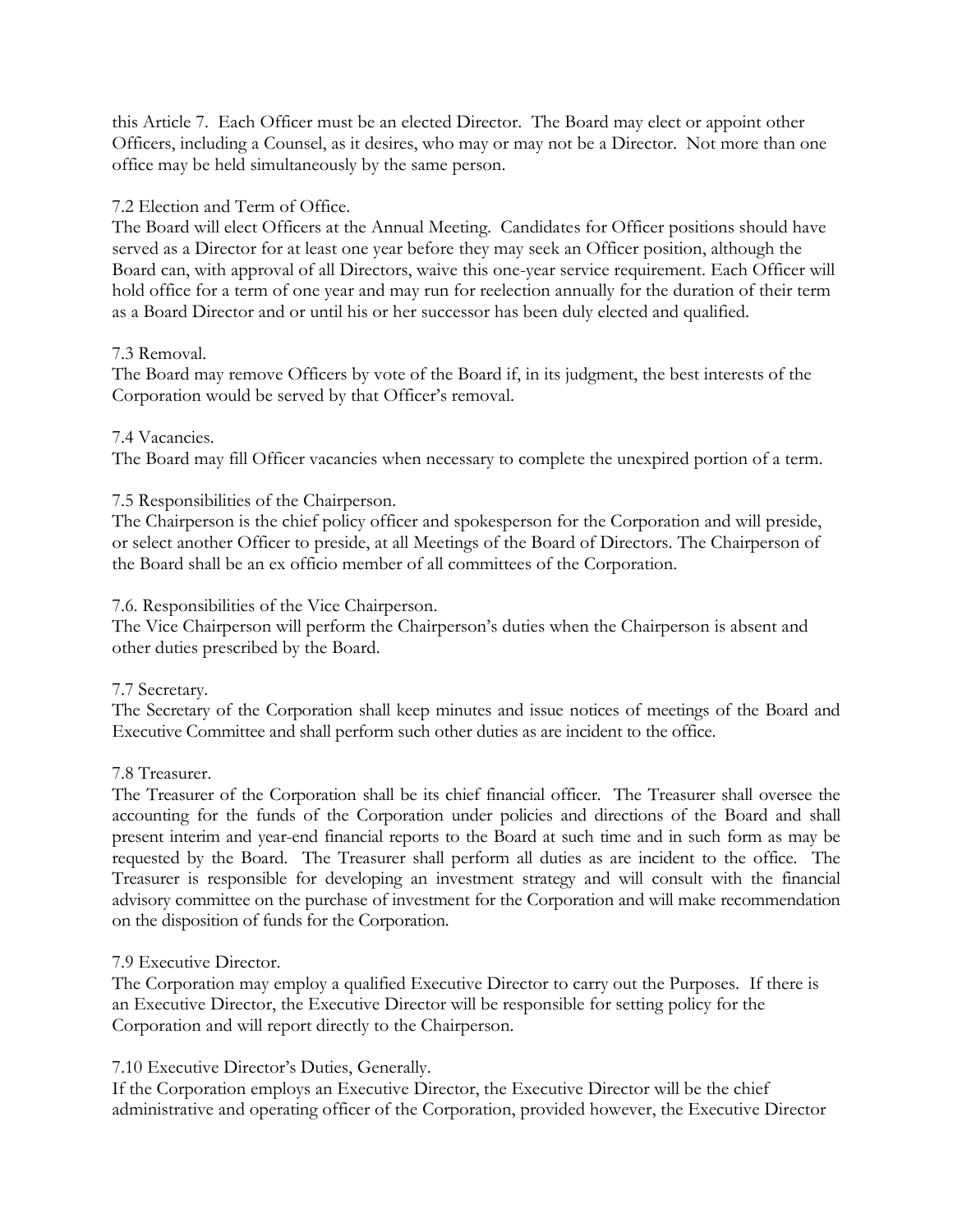shall be under the general supervision of the Chairperson in the performance of the following duties:

- (a) Preparation and presentation of the business to be acted upon at meeting of the Corporation;
- (b) Assist the Secretary in the taking and keeping minutes;
- (c) Preparation, in consultation with the Treasurer, of an annual operating budget for the Corporation, including income, expenses and grant making budgets;
- (d) Preparation of biennial reports on finances and the activities of the Corporation;
- (e) Supervision, hiring and termination of the Corporation's Staff;
- (f) Authorization of grants that are less than \$5,000 with the total of such grants not to exceed \$75,000 per fiscal year; and
- (g) Administration of the Corporation and performance of any other duties assigned to him by the Chairperson or the Board of Directors.

At any time the Corporation does not employ an Executive Director, the Board shall designate the Chairperson or another Director to perform the functions and duties of the Executive Director set out in Sections 7.9, 7.10, and 8.1 of these Bylaws.

# 7.11 Transfer of Authority.

If an Officer is absent for any Meeting, and if the substitute indicated by these Bylaws ("Substitute") is also absent, or if there is no Substitute, the Board may, by majority vote, transfer the powers or duties of that Officer to another Officer, Director or employee of the Corporation.

7.12 Delegation.

The officers may delegate some of their duties through hiring outside experts and consultants.

### ARTICLE 8 CONTRACTS

8.1 Contracts.

The Executive Director may sign contracts on behalf of the Corporation. The Board may authorize an Officer or agent in writing, in addition to the Officers authorized by these Bylaws, to execute agreements and instruments on behalf of the Corporation. This authority may be general or confined to specific instances. Without this written authorization, the Executive Committee will review and approve for signature by the Chairperson all agreements, instruments, or action binding the Corporation.

### ARTICLE 9 FINANCES AND ACCOUNTING

9.1 Financial Procedures.

The Board will adopt and periodically revise a set of financial procedures to be used by the Corporation ("Financial Procedures"). These Financial Procedures will not be inconsistent with the Corporation's Certificate of Incorporation, these Bylaws or with rules adopted by the Board. The Financial Procedures may include guidelines for accounting, deposits, disbursements, check writing, credit card use, receiving payments, reconciliation, record keeping, petty cash and competitive bidding in purchases.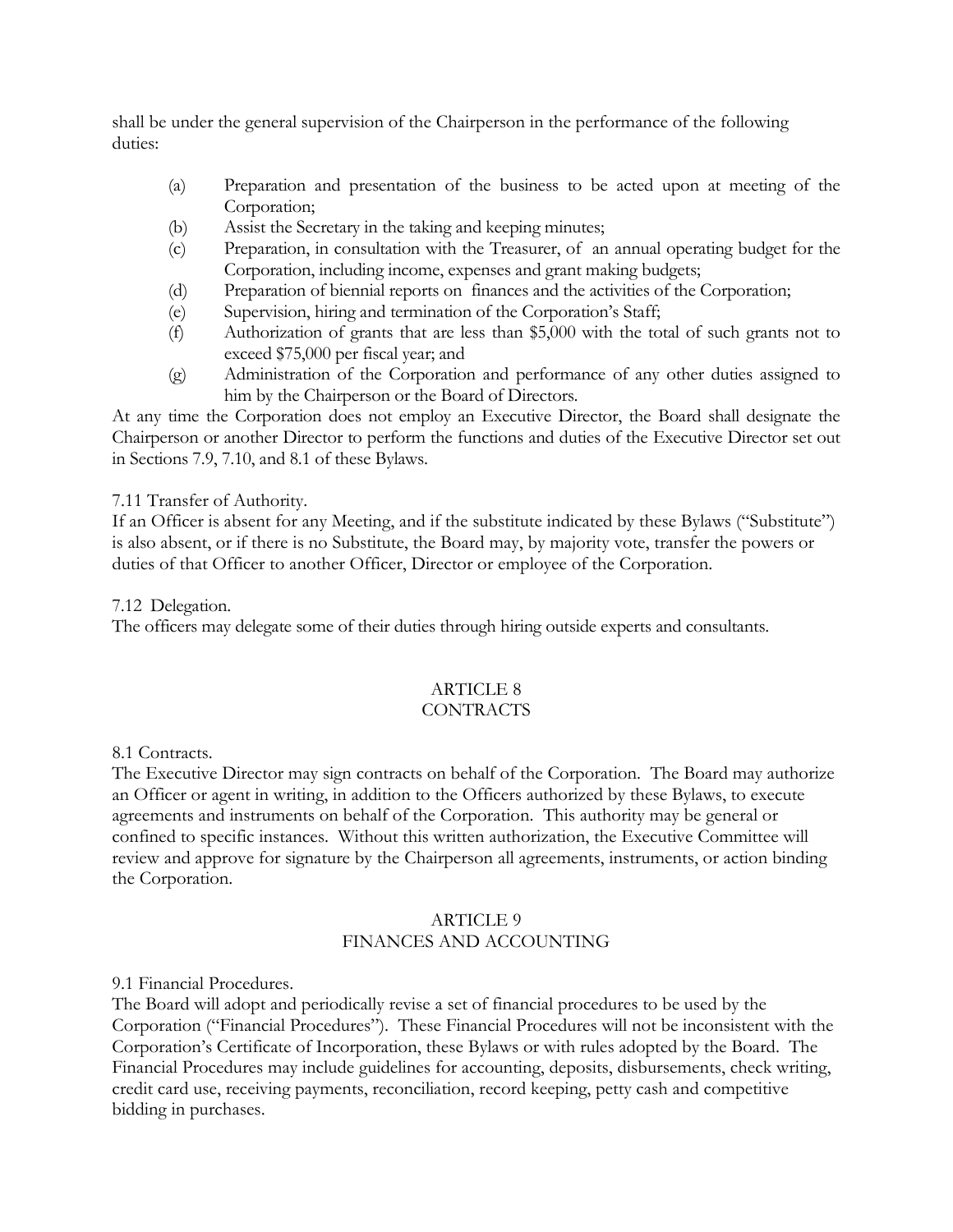# 9.2 Gifts

The Board may accept on behalf of the Corporation any contribution, grant, gift, bequest or devise for the Purposes or for any special purpose of the Corporation.

### 9.3 Loans.

The Board must approve in advance proposed Corporation loans and indebtedness, whether general or specific.

#### ARTICLE 10 BOOKS, RECORDS

# 10.1 Audits.

The financial statements of the Corporation shall be reviewed annually by an independent certified public accountant and approved by the Board.

### 10.2 Bank Accounts and Indebtedness.

All funds received by the Corporation shall be deposited in such bank or banks as shall be authorized and approved by the Board. All checks, drafts, notes, or other evidence of indebtedness issued in the name of the Corporation shall be signed by such of the officers or agents of the Corporation and in such manner as shall from time to time be determined by the Board.

### 10.3 Bonds.

Such officers, agents and employees of the Corporation as the Board may designate shall, at the expense of the Corporation, execute such fidelity or other bond as may be required by the Board.

### 10.4 Books and Records.

The Corporation shall keep correct and complete books and records of account and shall also keep minutes of the proceedings of its Board and of the Executive Committee. All books and records of the Corporation may be inspected by any Director, or the Director's agent or attorney, during normal business hours, upon reasonable notice, and for all proper purposes.

# ARTICLE 11 BUDGET AND FINANCIAL OPERATION

11.1 Fiscal Year.

The Fiscal Year of the Corporation is January 1 to December 31.

### 11.2 Budget.

The financial operation of the Corporation will be conducted in accordance with the Annual Budget. The Treasurer, Finance Committee, Executive Director and Staff will prepare the Annual Budget in a format consistent with that used in the audit and will include details of anticipated amounts, sources of support and revenue.

# ARTICLE 12

# INDEMNIFICATION

12.1 The Corporation shall indemnify any and all of its Members, Directors or officers or former Members, Directors or officers or any person, who may have served at its request as a director or